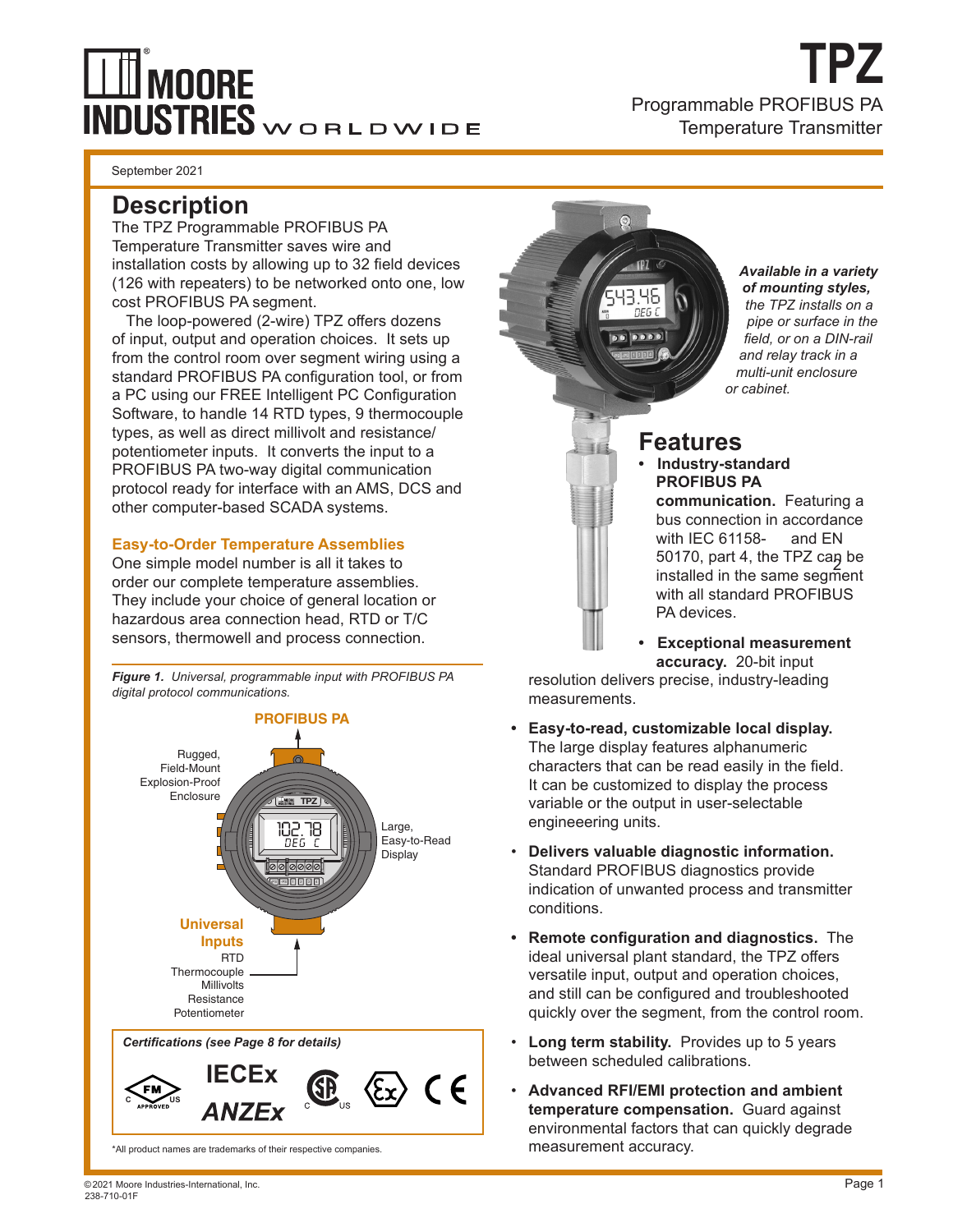#### **Multidrop Networks Save Wiring Costs**

Acting as Slave devices within a PROFIBUS PA network, up to 32 (126 with repeaters) TPZ transmitters connect in a PROFIBUS PA (Figure 2) segment. This means you can save time and money by using a single twisted pair, instead of individual loops, to transmit information from multiple devices.

#### **Set Up from a DCS, Asset Management System (AMS) or PC**

The TPZ can be remotely programmed in minutes, or interrogated at any time, over the segment using a standard PROFIBUS PA configuration tool (such as Siemens SIMATIC PDM). Examples of programmable parameters include:

**• Identification Information—**Manufacturer, product designation/part number, serial number, tag, descriptor, software/hardware revision, installation date, Slave address and PROFIBUS identification number.

- **• Input/Output Type and Ranges—**Sensor type, span and zero values, lower/upper output ranges and alarm output status.
- **Adjust Sensor Trim Offset—**Set an offset to compensate for measurement errors that are caused when a temperature sensor is not performing to its rated curve specifications.
- **• Set Damping Time—**Eliminate imprecise readings caused by noise and other insignificant process fluctuations by setting a damping time between 1-30 seconds.
- **• View Real-Time Process Values—**View the existing process value (in the appropriate engineering unit), and lower and upper range values as a percentage of output span.
- **• Choose Sensor Failure Mode—**If the input is lost, you have the choice of the digital output going to a selectable failsafe value, hold last valid value, or the TPZ displaying the PROFIBUS "Wrong" value, which indicates the instrument's status as "Bad".

*Figure 2. Up to 32 TPZ devices can be connected to a PROFIBUS DP Network through the use of a DP/PA convertor.* 

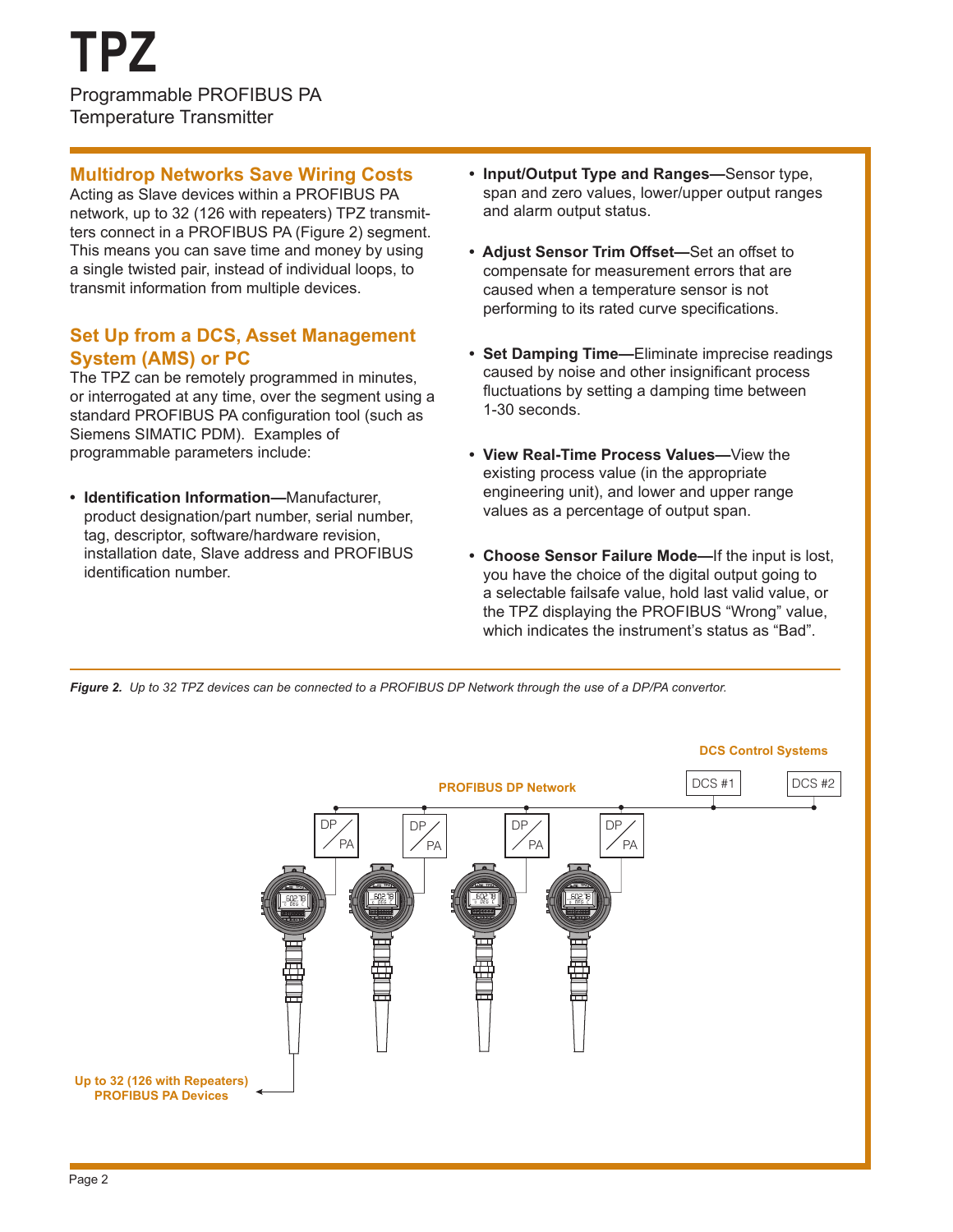#### **Total Sensor Diagnostics**

TPZ transmitters perform continuous sensor diagnostics. This patented Moore Industries feature can save you from costly lost production time and hours of troubleshooting. If the sensor breaks or otherwise stops sending a signal during operation, the transmitter instantly displays the type and location of the error on its display. Standard programming through the PROFIBUS configuration tool permits configuration of output response in the event of a sensor input failure, including user-selected value and last out value.

#### **Trims to Respond to Specific Sensor Curve Segments**

Most transmitters zero and span values can be calibrated to measure a specific range within a sensor's overall curve capability. However, for even greater measurement accuracy, our transmitter's trim capabilities go much further.

The TPZ can be trimmed with two data points within the selected zero and span measurement range. This advantage allows a complete process range to be monitored, while placing measurement emphasis on a specific segment of the range most critical to the process.

In Figure 3, the actual sensor curve is used in place of the ideal RTD curve between 20°C and 27°C. This provides incredible precision over a limited portion of span, while measuring the remainder of the span with the TPZ's usual outstanding accuracy.

*Figure 3. The TPZ can be set to measure the segment most critical to the process.*



#### **Precise Linearization and RJC**

The TPZ use an advanced linearization method to minimize conformance error. Its Reference (Cold) Junction Compensation techniques produce stable readings even in fluctuating ambient temperature conditions. For non-linear inputs, create custom linearization curves using our Intelligent PC Configuration Software.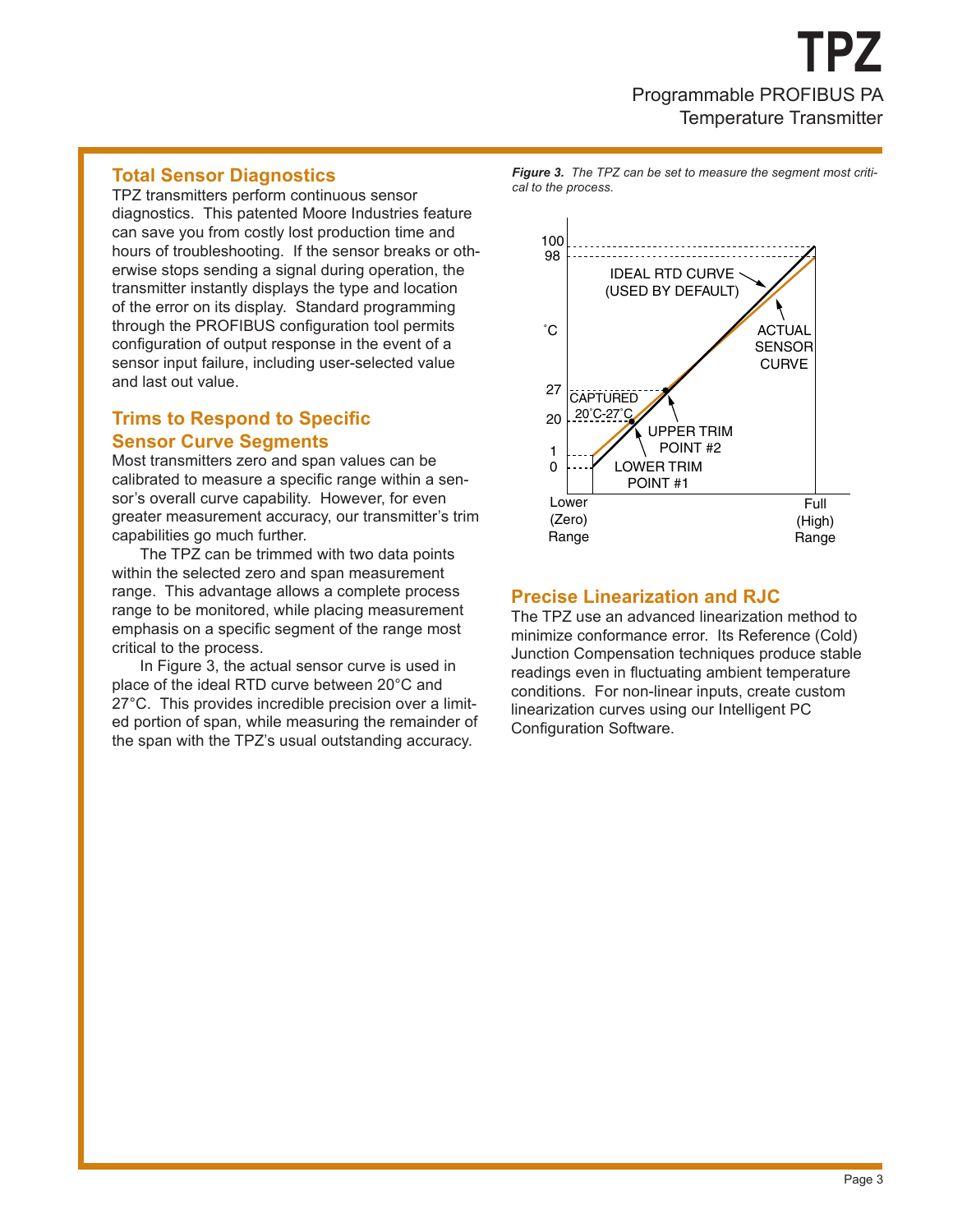## **TPZ** Programmable PROFIBUS PA Temperature Transmitter

### **Specifications**

| Performance Input Accuracy: Refer to<br>Table 2<br><b>Overall Accuracy: The over-</b><br>all accuracy of the unit is the<br>input accuracy. It includes<br>the combined effects of lin-<br>earity, hysteresis, repeatabil-<br>ity and adjustment resolution.<br>It does not include ambient<br>temperature effect. For T/C<br>input, add the RJC error.<br><b>Reference Junction</b>                                                                                                                                                                                                                                                                                                                                                                                                                            | Performance Power Supply Effect:<br>(Continued) ±0.002% of span per 1V<br>change<br>Load Effect: N/A<br>T/C Input Impedance:<br>40Mohms, nominal<br><b>Excitation Current: RTD</b><br>& Ohms,<br>250 microamps, ±10%<br><b>RTD Lead Wire</b><br><b>Resistance Maximum:</b><br>RTD resistance + 2X lead                                                                                                                                                                                                                                                                                                                                                                                                                    | Display<br>(Continued)<br><b>Temperature</b> | <b>Decimal Points: Auto-</b><br>matically adjusting decimal<br>point with a two decimal-<br>place maximum<br>Range: -99999 to 99999<br><b>Minimum Display Span:</b><br>1.00<br><b>Ambient</b> Operating & Storage<br>Range: -40°C to +85°C<br>$(-40^{\circ}F to +185^{\circ}F)$<br><b>Relative Humidity:</b>                                                                                                                                                                                                                                                                                                                                                |
|-----------------------------------------------------------------------------------------------------------------------------------------------------------------------------------------------------------------------------------------------------------------------------------------------------------------------------------------------------------------------------------------------------------------------------------------------------------------------------------------------------------------------------------------------------------------------------------------------------------------------------------------------------------------------------------------------------------------------------------------------------------------------------------------------------------------|---------------------------------------------------------------------------------------------------------------------------------------------------------------------------------------------------------------------------------------------------------------------------------------------------------------------------------------------------------------------------------------------------------------------------------------------------------------------------------------------------------------------------------------------------------------------------------------------------------------------------------------------------------------------------------------------------------------------------|----------------------------------------------|-------------------------------------------------------------------------------------------------------------------------------------------------------------------------------------------------------------------------------------------------------------------------------------------------------------------------------------------------------------------------------------------------------------------------------------------------------------------------------------------------------------------------------------------------------------------------------------------------------------------------------------------------------------|
| Compensation: ±0.45°C<br>$(\pm 0.81^{\circ}F)$<br>Stability: Refer to Table 1<br><b>Isolation: 500Vrms between</b><br>input, output and case con-<br>tinuous, and will withstand<br>a 500Vac dielectric strength<br>test for one minute (with no<br>breakdown)<br><b>Step Response Time:</b><br>500msec, maximum, from<br>the time an input is applied<br>until the time the correspond-<br>ing floating point processed<br>variable is available to be<br>read by other PROFIBUS<br>devices<br><b>Over-voltage Protection:</b><br>Input, ±5Vdc peak, maximum<br><b>Digital Input Filter:</b><br>50/60Hz (user-selectable via<br>the DDL)<br><b>Power Supply</b><br>Requirement: 9-32Vdc,<br>10.5mA typical; 12.07mA<br>maximum under normal<br>operation; 18mA maximum<br>under fault condition;<br>9-28V I.S. | wire resistance<br><4000 ohms:<br>Recommended lead wire<br>resistance for three wire<br>connections: < 35 ohms/<br>wire; 10 ohm copper<br>sensor <5 ohms<br><b>Sensor Lead Resistance</b><br><b>Effect:</b> 1.0 ohm in read-<br>ing/ohm of lead resistance<br>for 2-wire sensors; 1.0<br>ohm in reading/ohm of<br>lead of unbalanced<br>resistance for 3-wire<br>sensors; no effect on<br>4-wire sensors<br>Resolution: Input, 20-bit<br>Display Type: Top Row, 10mm<br>(0.4 in) high black<br>digits on a reflective<br>background; Bottom<br>Row, 6mm (0.225 in)<br>high digits on a reflective<br>background; Two-digit<br><b>PROFIBUS</b><br>address indicator<br>Format: Two rows of five<br>alphanumeric characters |                                              | 0-95%, non-condensing<br><b>Ambient Temperature</b><br>Effect: $\pm 0.003\%$ of maxi-<br>mum span/°C change in<br>ambient temperature<br><b>Effect on Reference</b><br><b>Junction Compensation:</b><br>$\pm 0.005^{\circ}$ C of input span/ $^{\circ}$ C<br>change of ambient<br>temperature<br><b>RFI/EMI Immunity:</b><br>20V/m@80-1000MHz,<br>1kHz AM when tested<br>according to IEC 1000-4-<br>3-1995<br>Startup Time: Perfor-<br>mance falls within speci-<br>fication 8 seconds after<br>power is applied<br><b>Noise Rejection:</b><br>Common mode,<br>100dB@50/60Hz; Normal<br>Mode: 70dB typical<br>at 200mVp-p@50/60Hz<br>Weight 235g (8.33 oz) |
|                                                                                                                                                                                                                                                                                                                                                                                                                                                                                                                                                                                                                                                                                                                                                                                                                 |                                                                                                                                                                                                                                                                                                                                                                                                                                                                                                                                                                                                                                                                                                                           |                                              |                                                                                                                                                                                                                                                                                                                                                                                                                                                                                                                                                                                                                                                             |

#### *Table 1. Long-Term Stability*

| <b>Stability</b><br>(% of maximum | <b>Input to PROFIBUS</b> |       |       |  |  |
|-----------------------------------|--------------------------|-------|-------|--|--|
| span)                             | 1 yr                     | 3 yrs | 5 yrs |  |  |
| $T/C$ , m $V$                     | 0.008                    | 0.014 | 0.019 |  |  |
| RTD, Ohm,<br>Potentiometer        | 0.047                    | 0.081 | 0.104 |  |  |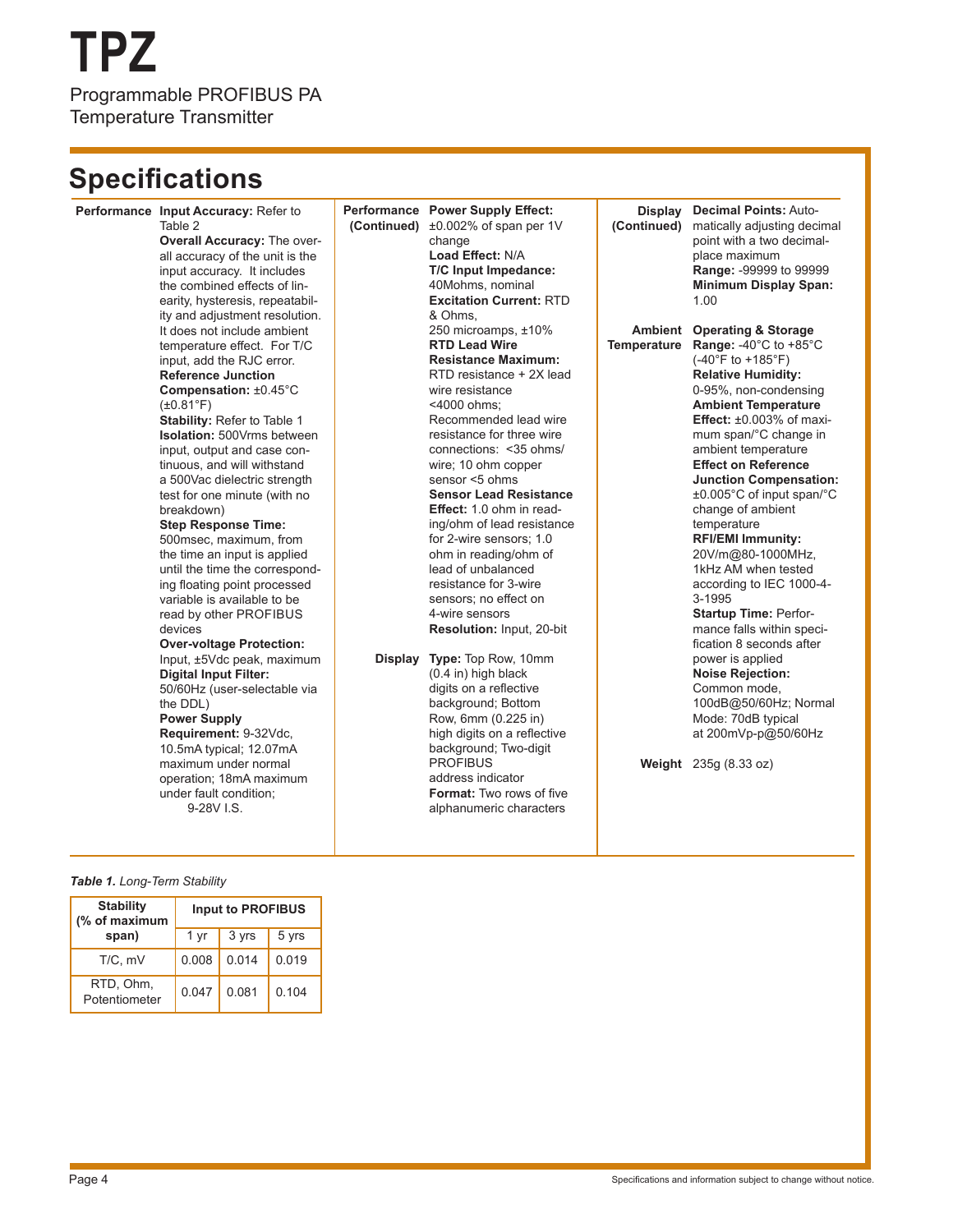

| Input | <b>Type</b>              | $\alpha$                                                    | Ohms                                     | Conformance<br>Range                                 | <b>Minimum</b><br>Span           | Input<br>Accuracy                          | Maximum<br>Range                            | Sensor-to-<br><b>Transmitter</b>                     |  |
|-------|--------------------------|-------------------------------------------------------------|------------------------------------------|------------------------------------------------------|----------------------------------|--------------------------------------------|---------------------------------------------|------------------------------------------------------|--|
|       |                          | 0.003850                                                    | 100                                      |                                                      | $10^{\circ}$ C<br>(18°F)         | $±0.1^{\circ}C$<br>$(\pm 0.18^{\circ}F)$   | -240 to 960°C<br>-400 to 1760°F             | <b>Matching</b><br>Up to                             |  |
|       |                          |                                                             | 200                                      |                                                      |                                  |                                            |                                             | ±0.014°C<br>$(\pm 0.025^{\circ}F)$                   |  |
|       |                          |                                                             | 300                                      | -200 to 850°C                                        |                                  |                                            |                                             | system<br>accuracy*.                                 |  |
|       |                          |                                                             | 400                                      | -328 to 1562°F                                       |                                  |                                            |                                             | *High-accuracy<br>measurements                       |  |
|       |                          |                                                             | 500                                      |                                                      |                                  |                                            |                                             | are achieved by<br>using                             |  |
|       |                          |                                                             | 1000                                     |                                                      |                                  |                                            |                                             | a 4-wire, 1000<br>ohm platinum<br>RTD with a         |  |
|       | Platinum                 | 0.003902                                                    | 100                                      |                                                      |                                  |                                            | -150 to $720^{\circ}$ C<br>-238 to 1328°F   | span of 100°F<br>(50°F minimum)<br>calibrated in our |  |
|       |                          |                                                             | 200                                      |                                                      |                                  |                                            |                                             | sensor-matching<br>calibration bath.                 |  |
|       |                          |                                                             | 400                                      | -100 to $650^{\circ}$ C<br>$-148$ to $1202^{\circ}F$ |                                  |                                            |                                             |                                                      |  |
|       |                          |                                                             | 500                                      |                                                      |                                  |                                            |                                             |                                                      |  |
|       |                          |                                                             | 1000                                     |                                                      |                                  |                                            |                                             |                                                      |  |
|       |                          | 0.003916                                                    | 100                                      | -200 to $510^{\circ}$ C<br>-328 to 950°F             |                                  |                                            | -240 to 580°C<br>-400 to 1076°F             |                                                      |  |
|       | Nickel                   | $-80$ to $320^{\circ}$ C<br>120<br>0.00672<br>-112 to 608°F | -100 to $360^{\circ}$ C<br>-148 to 680°F |                                                      |                                  |                                            |                                             |                                                      |  |
|       | Copper                   | 0.00427                                                     | 9.035                                    | -50 to $250^{\circ}$ C<br>-58 to 482°F               | $100^{\circ}$ C                  | $±0.85^{\circ}$ C<br>$(\pm 1.53^{\circ}F)$ | $-65$ to $280^{\circ}$ C<br>-85 to 536°F    |                                                      |  |
| Ohms  | <b>Direct Resistance</b> |                                                             | 0-4000 ohms                              | 0-4000 ohms                                          | 10 ohms                          | ±0.4 ohms                                  | 0-4095 ohms                                 |                                                      |  |
|       | Potentiometer            | n/a                                                         | 125, 250, 500, 1k,<br>2k, 4k ohms        | 0-100%                                               | 10%                              | ±0.1%                                      | 0-100%                                      |                                                      |  |
| T/C   | J                        | n/a                                                         | n/a                                      | -180 to 760°C<br>-292 to 1400°F                      | $35^{\circ}$ C<br>$63^{\circ}F$  | $±0.25^{\circ}$ C<br>$(\pm 0.45^{\circ}F)$ | -210 to 770°C<br>-346 to 1418°F             |                                                      |  |
|       | K                        | n/a                                                         | n/a                                      | $-150$ to $1370^{\circ}$ C<br>-238 to 2498°F         | $40^{\circ}$ C<br>72°F           | $±0.3$ °C<br>$(\pm 0.54$ °F)               | -270 to 1390°C<br>-454 to 2534°F            |                                                      |  |
|       | E                        | n/a                                                         | n/a                                      | $-170$ to $1000^{\circ}$ C<br>-274 to 1832°F         | $35^{\circ}$ C<br>63°F           | ±0.2°C<br>$(\pm 0.36^\circ F)$             | -270 to 1013°C<br>-454 to 1855.4°F          |                                                      |  |
|       | T.                       | n/a                                                         | n/a                                      | -170 to $400^{\circ}$ C<br>-274 to 752°F             | $35^{\circ}$ C<br>$63^{\circ}F$  | $±0.25^{\circ}$ C<br>$(\pm 0.45^{\circ}F)$ | -270 to 407 $^{\circ}$ C<br>-454 to 764.6°F |                                                      |  |
|       | $\mathsf{R}$             | n/a                                                         | n/a                                      | 0 to 1760°C<br>32 to 3200°F                          | $50^{\circ}$ C<br>$90^{\circ}$ F | $±0.55^{\circ}$ C<br>$(\pm 0.99^{\circ}F)$ | -50 to 1786°C<br>-58 to 3246.8°F            |                                                      |  |
|       | ${\bf s}$                | n/a                                                         | n/a                                      | 0 to 1760°C<br>32 to 3200°F                          | $50^{\circ}$ C<br>$90^{\circ}$ F | $±0.55^{\circ}$ C<br>$(\pm 0.99^{\circ}F)$ | -50 to 1786°C<br>-58 to 3246.8°F            |                                                      |  |
|       | в                        | n/a                                                         | n/a                                      | 400 to 1820°C<br>752 to 3308°F                       | $75^{\circ}$ C<br>135°F          | $±0.75^{\circ}$ C<br>$(\pm 1.35^{\circ}F)$ | 200 to 1836°C<br>392 to 3336.8°F            |                                                      |  |
|       | $\mathsf{N}$             | n/a                                                         | n/a                                      | -130 to 1300°C<br>-202 to 2372°F                     | $45^{\circ}$ C<br>$81^{\circ}F$  | $±0.4$ °C<br>$(\pm 0.72$ °F)               | -270 to 1316°C<br>-454 to 2400.8°F          |                                                      |  |
|       | $\mathbf{C}$             | n/a                                                         | n/a                                      | 0 to 2300°C<br>32 to 4172°F                          | $100^{\circ}$ C<br>180°F         | ±0.8°C<br>$(\pm 1.44$ °F)                  | 0 to 2338°C<br>32 to 4240.4°F               |                                                      |  |
| mV    | DC                       | n/a                                                         | n/a                                      | -50 to 1000mV                                        | 4mV                              | 15<br>microvolts                           | -50 to 1000mV                               |                                                      |  |
|       |                          |                                                             |                                          |                                                      |                                  |                                            |                                             |                                                      |  |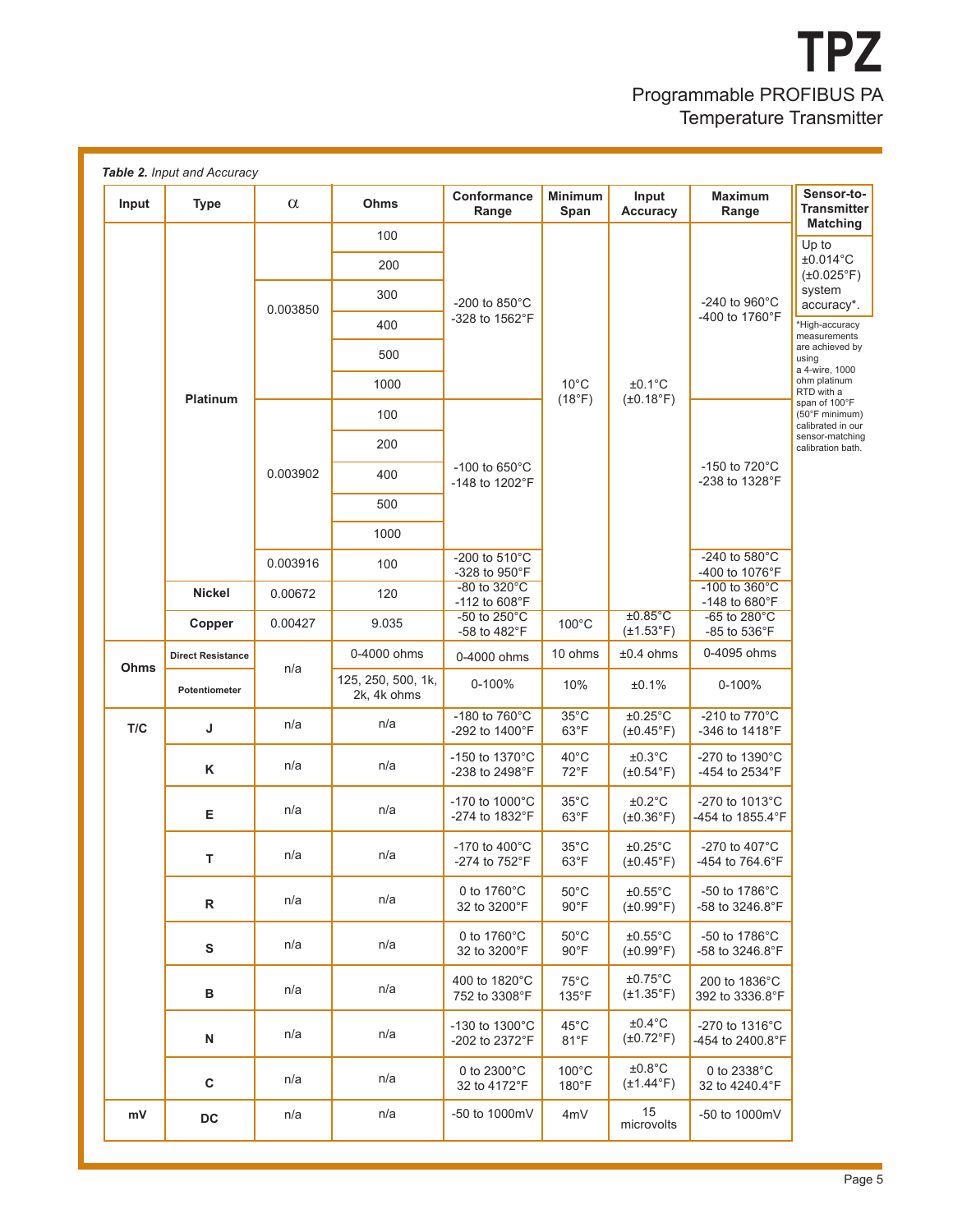#### **Ordering Information**

| <b>Unit</b>                                              | Input                                                                  | <b>Output</b>         | <b>Power</b>                                                                                                     | <b>Options</b>    | <b>Housing</b>                                                                                                                                                                                                                                                                                                                                                                                     |
|----------------------------------------------------------|------------------------------------------------------------------------|-----------------------|------------------------------------------------------------------------------------------------------------------|-------------------|----------------------------------------------------------------------------------------------------------------------------------------------------------------------------------------------------------------------------------------------------------------------------------------------------------------------------------------------------------------------------------------------------|
| <b>TPZ</b><br>Programmable<br>PROFIBUS PA<br>Transmitter | <b>TPRG</b><br>Programs to<br>accept RTD,<br>T/C, ohm and<br>mV inputs | <b>PA PROFIBUS PA</b> | 9-32DC.<br>10.5 <sub>m</sub> A<br>typical;<br>12.07mA<br>maximum;<br>18mA<br>maximum<br>under fault<br>condition | None<br>Available | <b>HP</b> Hockey puck housing and spring clips<br>DN Snap-in mounting for HP case on TS-32<br>DIN-rail<br><b>FL</b> Mounting flanges on HP for relay track or screw<br>mounting<br><b>FLD</b> Mounting flanges on HP for $3\frac{1}{2}$ " relay track<br>mounting<br><b>BH2NG*</b> (*) or ( $\pm$ ) Aluminum Explosion-Proof enclo-<br>sure with two 1/2-inch NPT entry ports and a glass<br>cover |
|                                                          |                                                                        |                       |                                                                                                                  |                   | <b>BH2TG*</b> (*) or ( $\uparrow$ ) Aluminum Explosion-Proof enclo-                                                                                                                                                                                                                                                                                                                                |

**To order, specify:** Unit / Input / Output / Power / Options [Housing] **Model number example:** TPZ / TPRG / PA / 9-32DC [BH2NG]

#### **Accessories**

Each TPZ order comes with one copy of our Intelligent PC Configuration Software (Windows® compatible).

To order additional software or cables:

| <b>Part Number</b> | Part                                                                                                                             |
|--------------------|----------------------------------------------------------------------------------------------------------------------------------|
| 750-75E05-01       | Intelligent PC Configuration Software                                                                                            |
| 803-039-26         | Isolated Configuration Cable (9-pin Serial Port)                                                                                 |
| 803-040-26         | Non-Isolated Configuration Cable<br>(9-pin Serial Port)                                                                          |
| 804-030-26         | Fuse-Protected, Non-Isolated USB<br>Communication Cable (required by ATEX for<br>products installed in Intrinsically-Safe areas) |

sure with two 3/4-inch NPT entry ports and a glass cover **BH2MG\*** (\*) or (‡) Aluminum Explosion-Proof enclosure with two M20 x 1.5 NPT entry ports and a glass cover **BH3NG\*** (\*) or (‡) Aluminum Explosion-Proof enclosure with three 1/2-inch NPT entry ports **BH3TG\*** Explosion-Proof enclosure with two 3/4-inch side-entry NPT ports, one 1/2" bottom port, and a glass cover **BH3MG\*** Explosion-Proof enclosure with two, M20 x 1.5 side-entry ports, one 1/2" bottom-entry port, and a glass cover **D2LC** 2-Hub, low base, clear cover, IP66/NEMA 4X enclosure **SB2NG\*** (\*) or (‡) 316 Stainless Steel 2-Hub, Explosion-Proof enclosure with two, ½-inch NPT entry ports and a glass cover **SB2MG\*** (\*) or (‡) 316 Stainless Steel 2-Hub, Explosion-Proof enclosure with two, M20 x 1.5 entry ports and a glass cover) **\*** Either **A** or **E** suffix (comes supplied with 2" pipe mount hardware) **A** suffix indicates ANZEx/TestSafe (Ex d) Flameproof approvals (i.e. BH2MG**A**) **E** suffix indicates ATEX (Ex d and tb) Flameproof approvals (i.e. BH2MG**E**) **‡ P** suffix indicates enclosure comes equipped with base plate and

U-bolts for mounting on a 2-inch pipe (i.e. BH2NG**P**) See BH, SB and D-BOX Datasheets for additional information.

*Figure 4. Sensor/input connections*





løløløl

1010

Potentiometer Input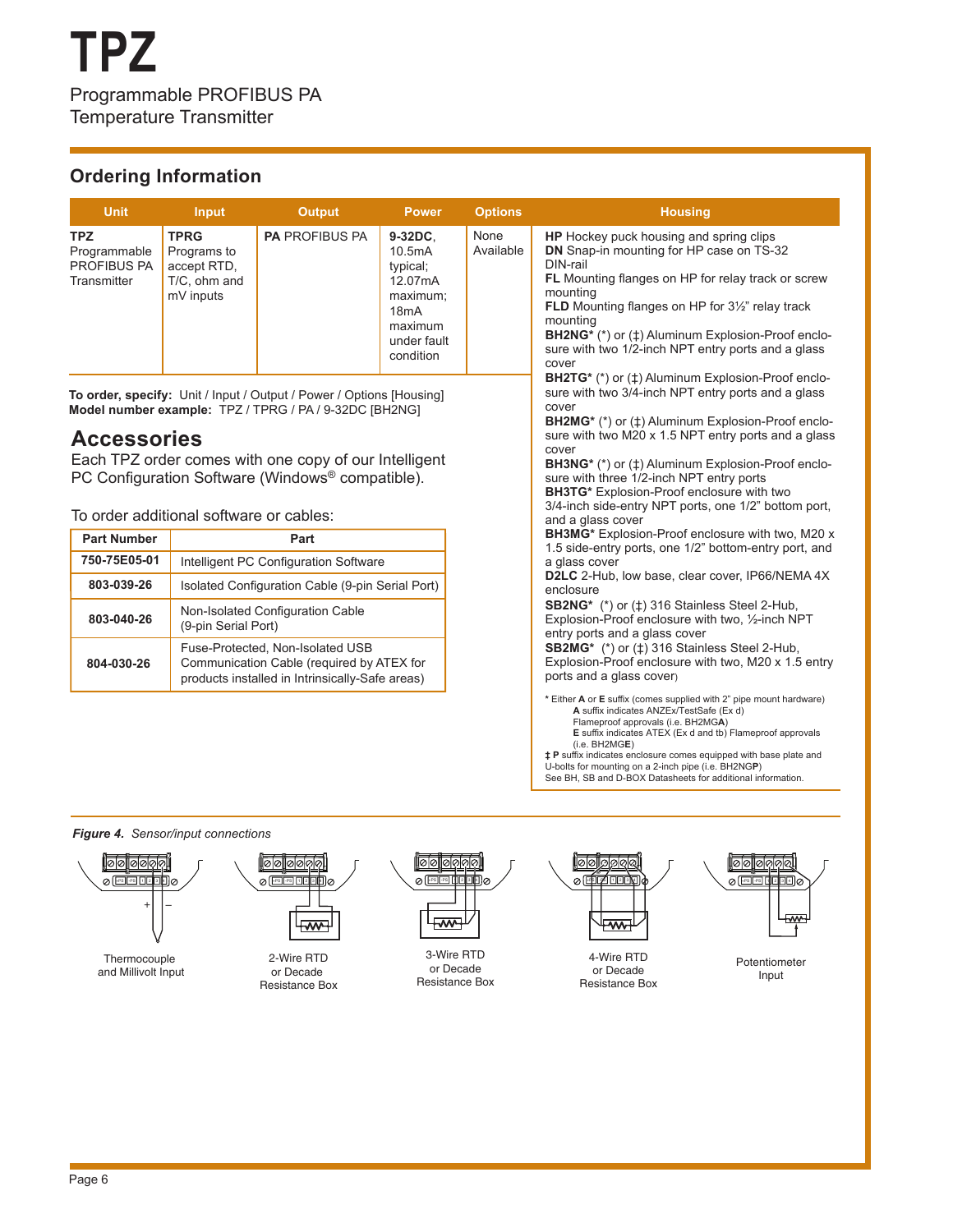

*Figure 5. Dimensions for TPZ in HP (hockey-puck) housing with flanges (FL).*